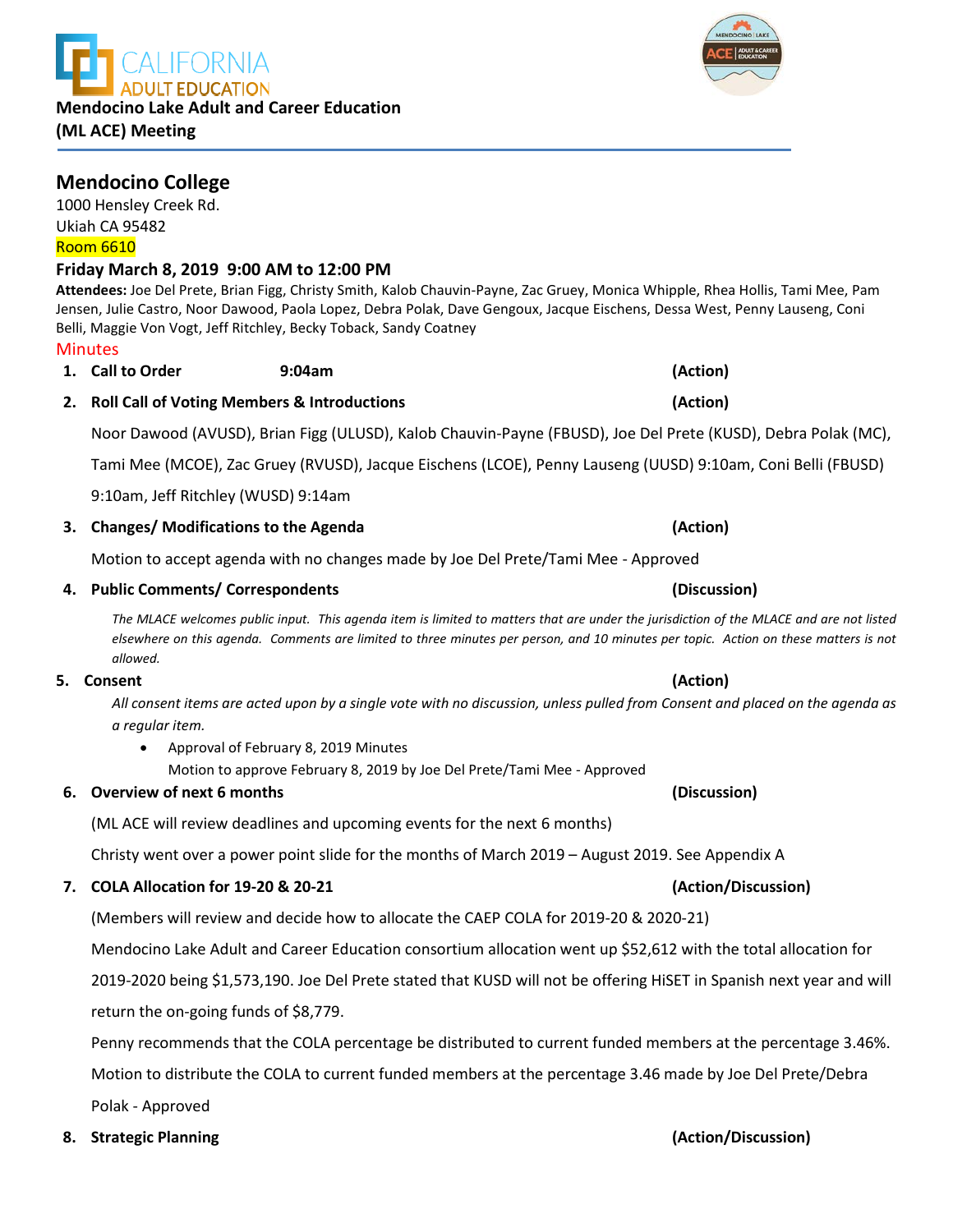



 (ML ACE will continue strategic planning activities focused on the student progress framework and data analysis) Christy shared current student data for each agency and explained the student progress framework. Each agency was given their Student Progress Framework to review. Christy shared the consortium average percentage compared to the state average. Pam mentioned it might help if the percentage was weighted. Debra thought that the weighted would not be beneficial for all agencies such as the college with the data being so obscured. Discussion was made on the clarification of "No Designated Program" and how this section was being populated. In conclusion it was thought that in TE the "Enrollees" are students who have been registered but did not show up for the class to earn any attendance hours.

Agencies broke up into groups to discuss areas in the student progress framework that have been successful and areas that need improvement. They charted possible strategies that could improve the percentage rates for their student progress framework data.

In conclusion the consortium agreed on these 3 goals as Focus Areas of Improvement:

- 1. Outreach getting students in the door, through marketing and promotion
- 2. Retaining the students helping students pursue their goals and stay connected (via attendance) and informing students and instructors of pathways.
- 3. DATA better data collection, improve accuracy, and analysis.

## **9. Member Updates (Discussion)**

(ML ACE members will share out agency updates)

AVUSD: New employee Paola Lopez will be the Outreach Specialist. HSE class instructor was not able to continue with this class but the AV staff have been team teaching with a late start. Noor shared that the Immigration Integration Bill did pass and was signed by the governor.

FB: 3 HSD graduates, 17 new students and 6 Citizenship achievements. Kalob is the official voting member in the absence of Coni Belli.

KV: 16 graduates.

WUSD: Enrollments are coming in. 2 students have already graduated

ULUSD: 2 graduates. Need to connect with Monica and input data into TopsPro.

UUSD: LVN Program is close to getting director in place with Adventist Health. UUSD recently put out publication on their website informing applicants that they are now requiring all applicants be a CNA in order to be accepted.

Tuition has been increased to keep the program cost neutral to the district. 30+ students graduated including the

jail. Computer class has 10 regularly attending students. HSD class has expanded to 4x a week. Over 200 pre/post tests have been completed.

UVAH: Student recently hired at the casino.

MC: Debra asked the consortium if there is value in a legislation AB705 presentation. Consortium would like to hear presentation and will look forward to it in April possibly. TAP collaborative curriculum Alignment PD is going to be